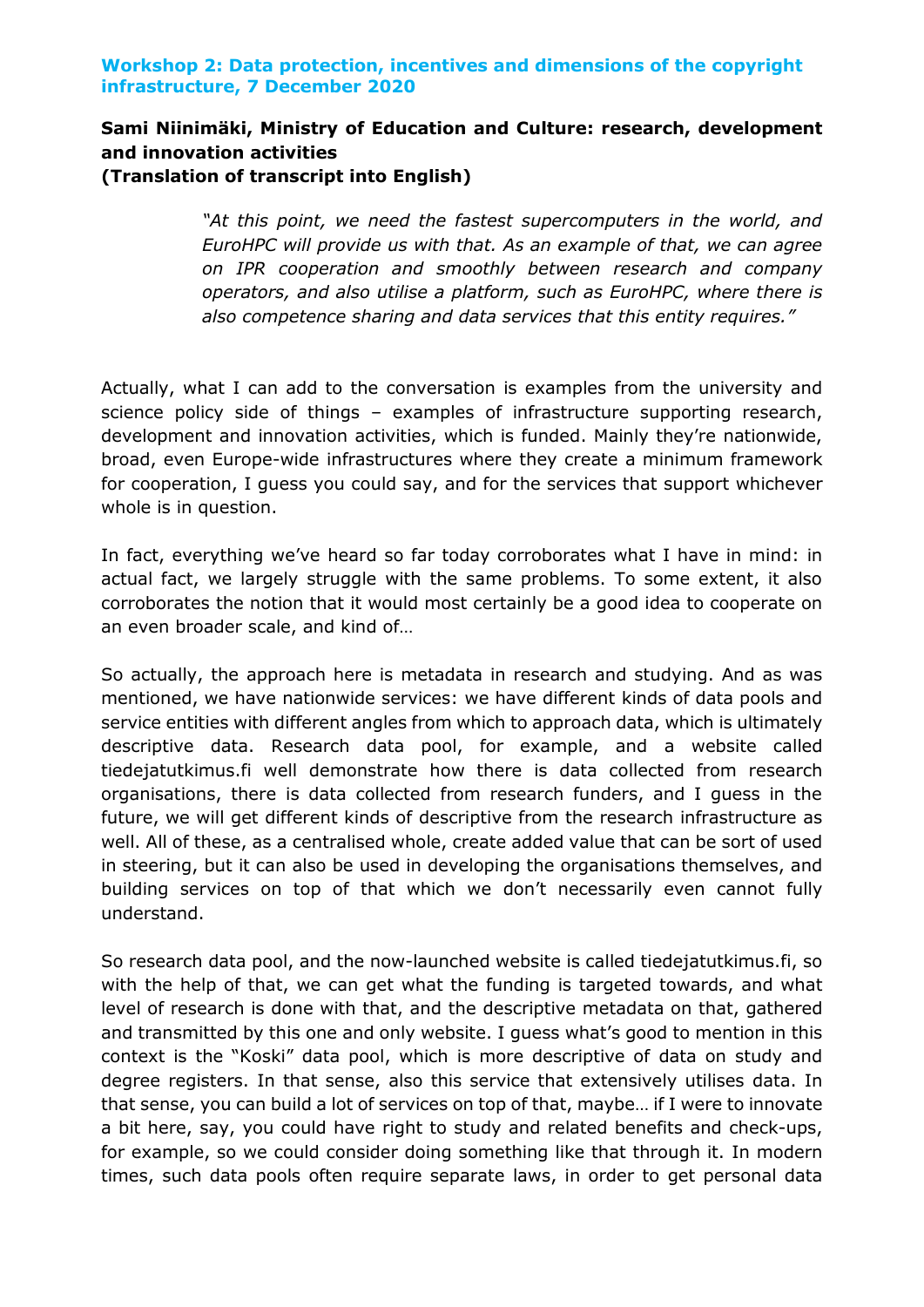processing rights and registrar position-related things in order as smoothly as possible. That way you may be able to avoid transaction expenses – mentioned earlier – and thus, making their position official and take care of the juridical side. The legal side often raises questions – especially when it comes to research data with sensitive dimensions, legal questions often surface rapidly, creating complications, so the usability of data is weakened or slowed down at least. And let's put it like this: the maximal potential is never reached. This is still unsolved in a broad manner, really getting into the data, so we have many strategies – as has been mentioned today. Let's say, after that, in order to create something new, we must have our infrastructures in order, but we also must have the legal side in order, so that things would be as smooth as possible, so that data actually becomes oil. Whether data is actually oil - oil, after all, leads to something of an ecocatastrophe, and we most likely don't want data to lead to something of a catastrophe. So the metaphor is bad. However, open science is a basic principle that we're promoting, and in that sense, open data materials, open science publications, open research data are the starting point. To a very large extent, research funders – both private and public – require this. There are all kinds of reasoning for that; quality is one thing that should be mentioned more often, because quality  $-$  in fact  $-$  is ultimately everything in order for us to be able to do anything. Openness ultimately leads to improved quality. If we think about incentives, in open science, of course, that open materials get more citations, and in that sense, if citations are the researchers' "currency", I'm sure it's a good idea to operate openly and publish openly and share data openly. But of course, it is the nature of open science that openness is a continuum – at one end, there are materials that cannot be shared; sometimes you may want to patent things – that's strategical openness. And that is kind of everyone's own choice at that stage, but the research funder's demands must be taken into account, too. When it comes to public funding, at least when it comes to publications, and data as open as possible, as closed as necessary – to mention such general quotes.

The third point is FAIRDATA service entity, and I guess that's a bigger toolbox in which researchers are provided with different kinds of descriptive tool opportunities, data saving opportunities, as well as long-term data storage opportunities. These are basic functions that any researcher should utilise. I'm sure there are other services as well, but the idea here is that these are at least nationally available through one window, through one service, the purpose being that Finnish researchers' day-to-day work would be easier. Now that we're discussing long-term storage and long-term availability what arises is the question of IPRs, and if the research publication were a basic work for a researcher whose name is clearly mentioned and it gives them citations with time, and in that sense, it is identified with the researcher, the thing with that is that – where it's published, the publisher may want the rights to themself, and in that sense, the IPR is merchandise in a way. But things are advancing in such a way that people are talking about a (green OA right) to be included in the copyright law, in which the research would retain a copyright with the research publication, which would enable the researcher to (--) in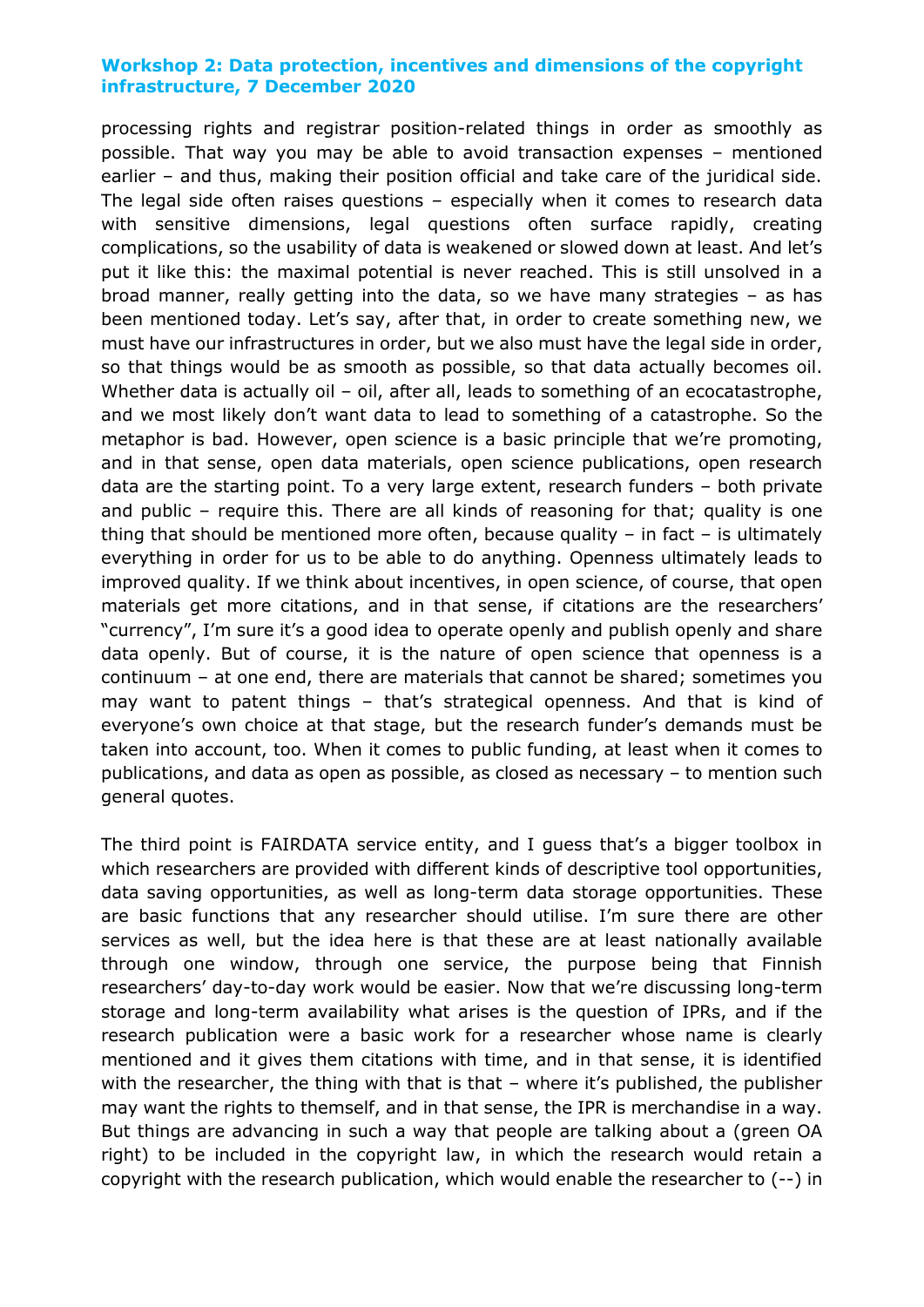the future as well, so they will not lose their work beyond paywalls or into cyberspace. In the worst case, if a research publication is not long-term-stored, there have been actual cases in which they've been lost, and that's quite a waste in an economic sense. Similarly, there is a need for long-term storage services for datas, and that's when I think the IPR is distributed, at first, I'm sure, to the research group. But when it comes to long-term storage, the only solution that is actually sustainable is that the research organisation takes responsibility for the research datas, therefore being responsible for taking care of them and for curating them and such dimensions. A service entity serves the research world. In parallel with that, there is a Finnish service called Finna that also brings forth research work – it is a metadata catalogue, roughly speaking, but a very clean version, a very smooth service. On Finna, you can find different cultural materials, and their metadata in particular. But you can also find open study materials there these days. So it's a very comprehensive service; it's not on the list here, but mentally speaking, it belongs with the FAIRDATA service entity. So thus far, we have discussed different kinds of data pools and service entities.

Next, as an infrastructure – **there is this EuroHPC thing getting launched in Kajaani, a super computing ecosystem.** Why I want to bring this up is because it's a significant research, development and innovation hub and a demonstration of the cooperation done in RDI - research, development and innovation. The Finnish funding share is half funded by the Ministry of Education and Culture and the Ministry of Economic Affairs and Employment, and the rest is paid by the consortium and the Commission. It's a, let's say, 200-million-euro investment. We definitely want to advance cooperation between companies and research organisations through that, but enabling it in a new way, creating trust between different operators, and in a way, providing services that it requires. So whenever we have data, there is ultimately a need for computing in order to get anything out of it when it comes to research, development and innovation. At this point, we need the fastest supercomputers in the world, and EuroHPC will provide us with that. As an example of that, we can agree on IPR cooperation and smoothly between research and company operators, and also utilise a platform, such as EuroHPC, where there is also competence sharing and data services that this entity requires. These are the examples I wanted to bring up, and I'm sure there are things to learn from these when it comes to copyright, and in that sense, one doesn't have to reinvent the wheel, instead one can perhaps even get involved with the practices and, let's put it like this, get to the top of development faster. I don't think I have anything else to say at this point. These were the examples, and I'm sure there are others – this is not a comprehensive list. Thank you.

Thank you very much, Sami. We're in adjacent departments, and we have been in contact – usually in research-related matters and in matters related to research and copyright. But as you said, there is a synergy to be achieved from the copyright infrastructure point of view. So primarily, there is not necessarily a place for new legislation for copyright, at least not separately, for if it's there, it's legislation